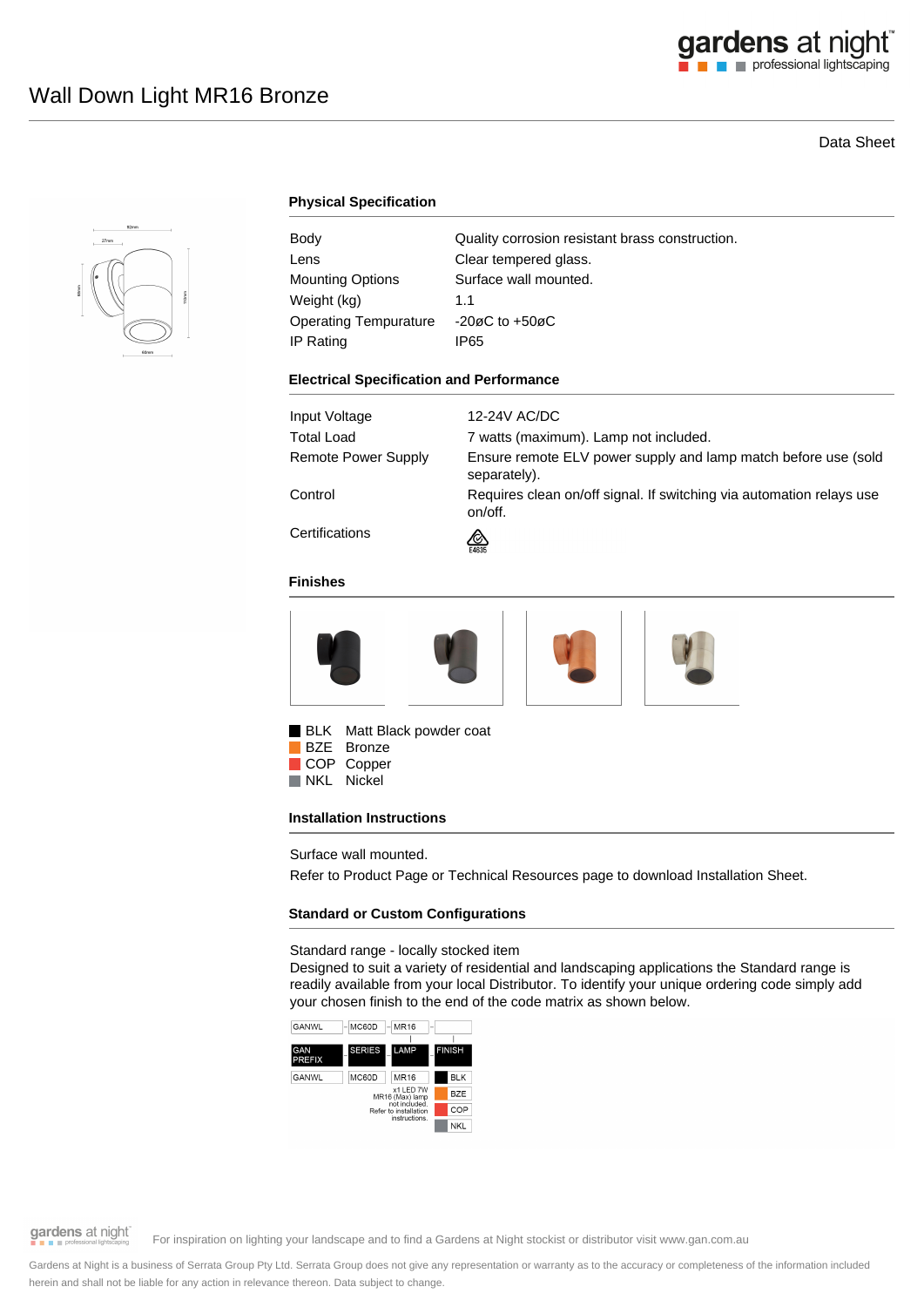Data Sheet



### **Warranty**

5 years (fitting only). Refer to Technical Resources page to download Warranty Statement.

## **Wiring Guide**

Refer to Techncial Resources page to download Wiring Diagram/s.

#### **Accessories**

Associated accessories sold separately. Refer to Accessories.





LED MR16 6W WARM **WHITE** 

POWER SUPPLY UNIT 60W

gardens at night

For inspiration on lighting your landscape and to find a Gardens at Night stockist or distributor visit www.gan.com.au

Gardens at Night is a business of Serrata Group Pty Ltd. Serrata Group does not give any representation or warranty as to the accuracy or completeness of the information included herein and shall not be liable for any action in relevance thereon. Data subject to change.